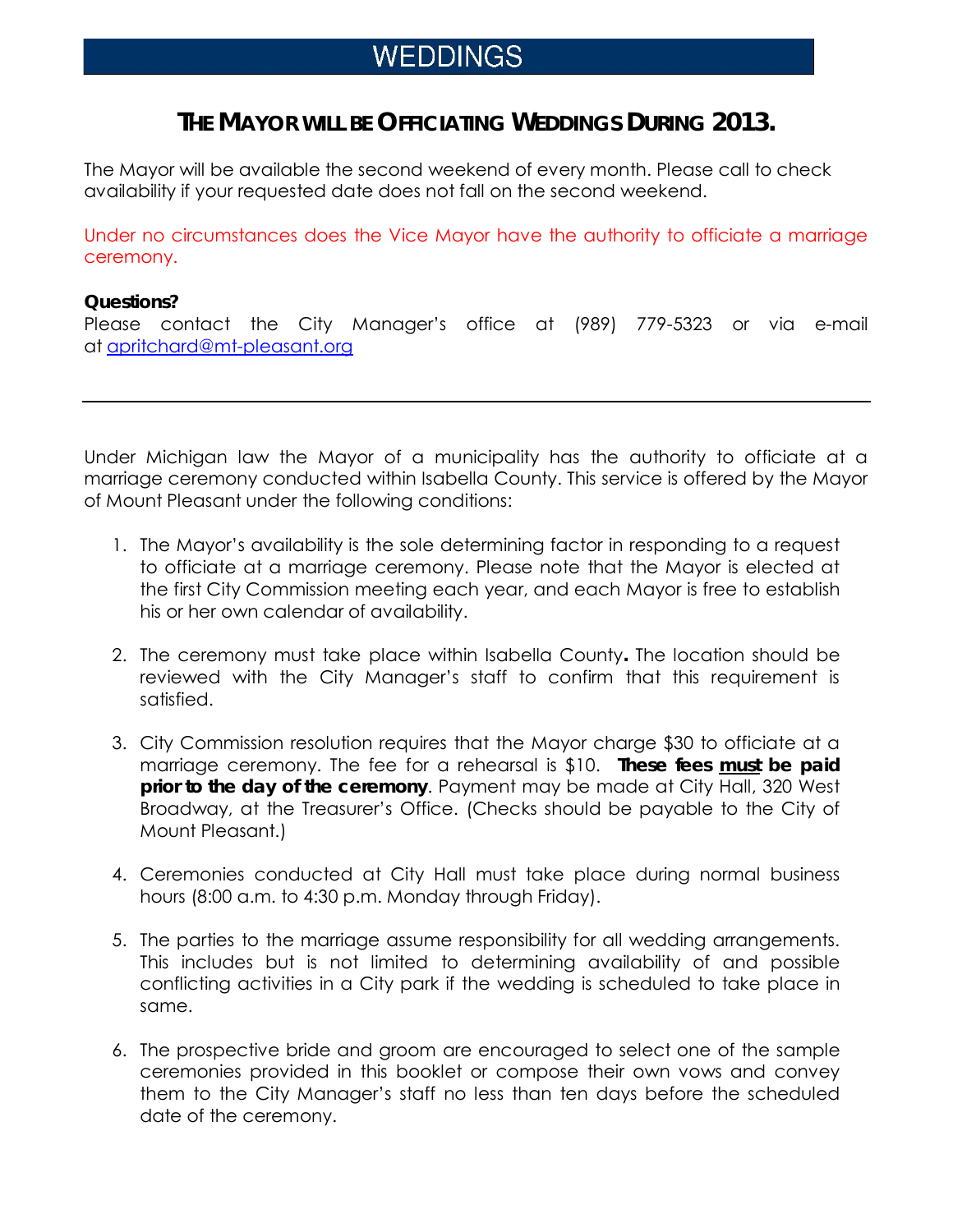



City of Mt. Pleasant

#### Request for Mayor to Act as Wedding Officiant

| Time of Wedding:<br><u> 1980 - Johann Barnett, fransk politik (d. 1980)</u>                                                                                                                                                          |  |  |  |  |
|--------------------------------------------------------------------------------------------------------------------------------------------------------------------------------------------------------------------------------------|--|--|--|--|
| Location of Ceremony: <u>example and the set of the set of the set of the set of the set of the set of the set of the set of the set of the set of the set of the set of the set of the set of the set of the set of the set of </u> |  |  |  |  |
| <b>Bride's Name:</b><br><u> Alexandria de la contrada de la contrada de la contrada de la contrada de la contrada de la contrada de la c</u>                                                                                         |  |  |  |  |
| Groom's Name:<br><u> 1989 - Johann Barn, fransk politik (d. 1989)</u>                                                                                                                                                                |  |  |  |  |
|                                                                                                                                                                                                                                      |  |  |  |  |
|                                                                                                                                                                                                                                      |  |  |  |  |
|                                                                                                                                                                                                                                      |  |  |  |  |
|                                                                                                                                                                                                                                      |  |  |  |  |
| <b>Staff Use:</b>                                                                                                                                                                                                                    |  |  |  |  |
| Send Sample Ceremonies once date confirmed by<br>Mayor?                                                                                                                                                                              |  |  |  |  |
|                                                                                                                                                                                                                                      |  |  |  |  |
| Date Confirmed: With Mayor? _________ With Bride/Groom/Other Contact?                                                                                                                                                                |  |  |  |  |
| Ceremonies Mailed:<br>Ceremony selected by Bride and<br>Groom:<br>$\frac{1}{\sqrt{1-\frac{1}{2}}\left(1-\frac{1}{2}\right)}$                                                                                                         |  |  |  |  |
| Wedding Regulations mailed with Sample Ceremonies? _____________________________                                                                                                                                                     |  |  |  |  |
| Copy placed in tickler for last business day prior to ceremony? ___________________________________                                                                                                                                  |  |  |  |  |
|                                                                                                                                                                                                                                      |  |  |  |  |
|                                                                                                                                                                                                                                      |  |  |  |  |
| <b>Additional Notes:</b>                                                                                                                                                                                                             |  |  |  |  |
|                                                                                                                                                                                                                                      |  |  |  |  |

**AFTER THE WEDDING: Initial and date when Marriage Certificate has been returned by the Mayor, a copy placed in the Wedding Journal, and the original mailed to the appropriate County Clerk.**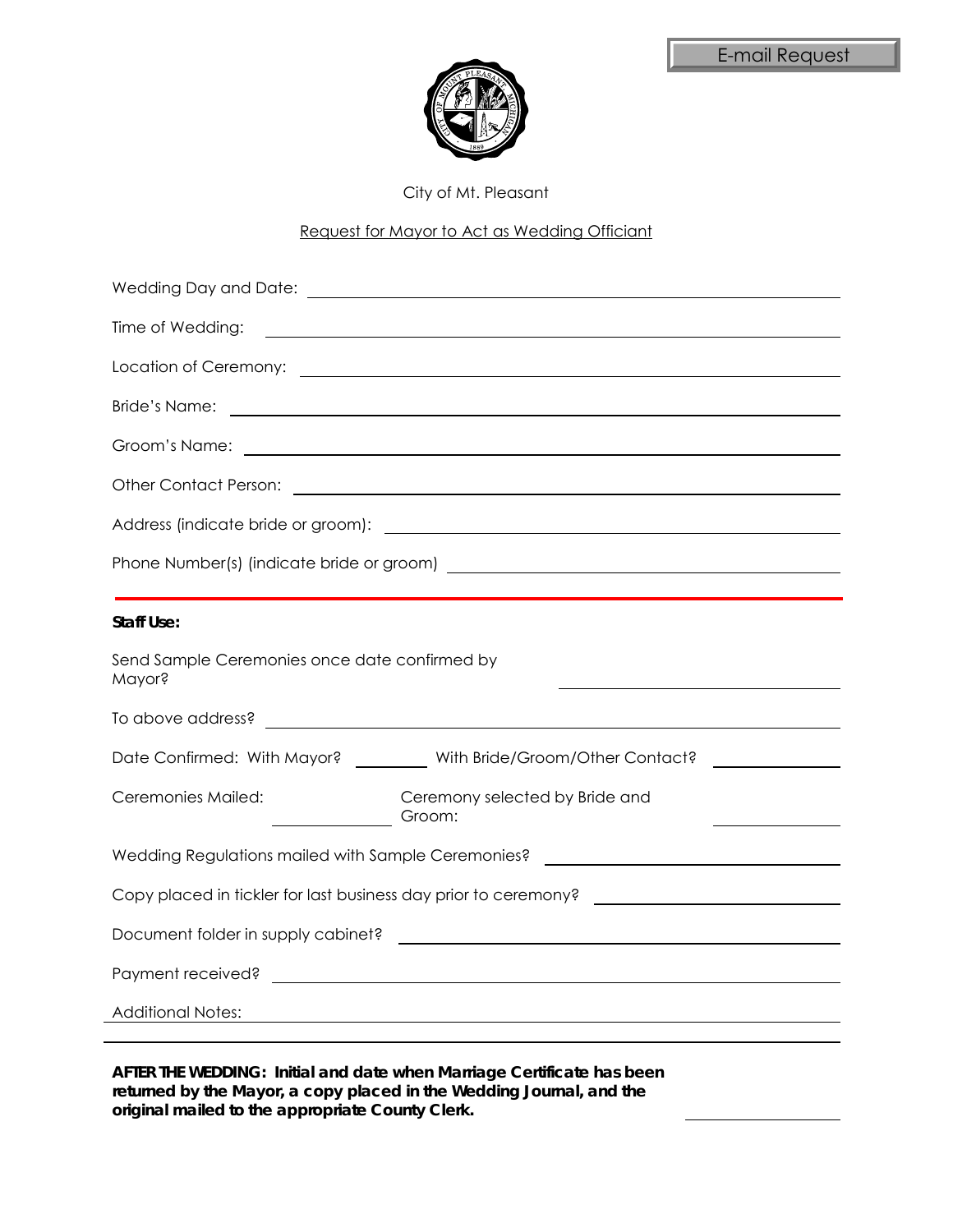## **Sample Ceremony One**

## **Introduction**

(Mayor)

We are gathered together here in the presence of these witnesses to join this man and this woman in matrimony, which is an honorable estate, and is not to be entered into unadvisedly or lightly, but reverently and discreetly. If anyone can show just cause why this man and this woman may not lawfully be joined together, let them speak now or hereafter remain silent.

(Mayor to the Bride and Groom)

\_\_\_\_\_\_\_\_\_\_\_\_\_\_ and \_\_\_\_\_\_\_\_\_\_\_\_, I require and charge you both that if either of you know any reason why you may not lawfully be joined together in matrimony, you do now confess. If any persons are joined together otherwise than as prescribed by law, their marriage is not lawful.

### **Exchange of Vows**

(Mayor to the Groom)

\_\_\_\_\_\_\_\_\_\_, will you take this woman to be your wedded wife, to live together in the estate of matrimony? Will you love, honor and keep her, in sickness and in health, and forsaking all others, keep yourself only unto her, as long as you both shall live?

(Groom) I will.

(Mayor to the Bride)

\_\_\_\_\_\_\_\_\_\_, will you take this man to be your wedded husband, to live together in the estate of matrimony? Will you love, honor and keep him, in sickness and in health, and forsaking all others, keep yourself only unto him, so long as you both shall live?

(Bride) I will.

### **Giving and Receiving of Rings**

(Mayor to Groom)

 $\frac{1}{2}$ , take  $\frac{1}{2}$  by the hand and repeat after me. "I,  $\frac{1}{2}$ , take thee \_\_\_\_\_\_\_\_\_\_, to be my wedded wife, to have and to hold from this day forward, for better, for worse, for richer, for poorer, in sickness and in health, to love and to cherish, until death do us part."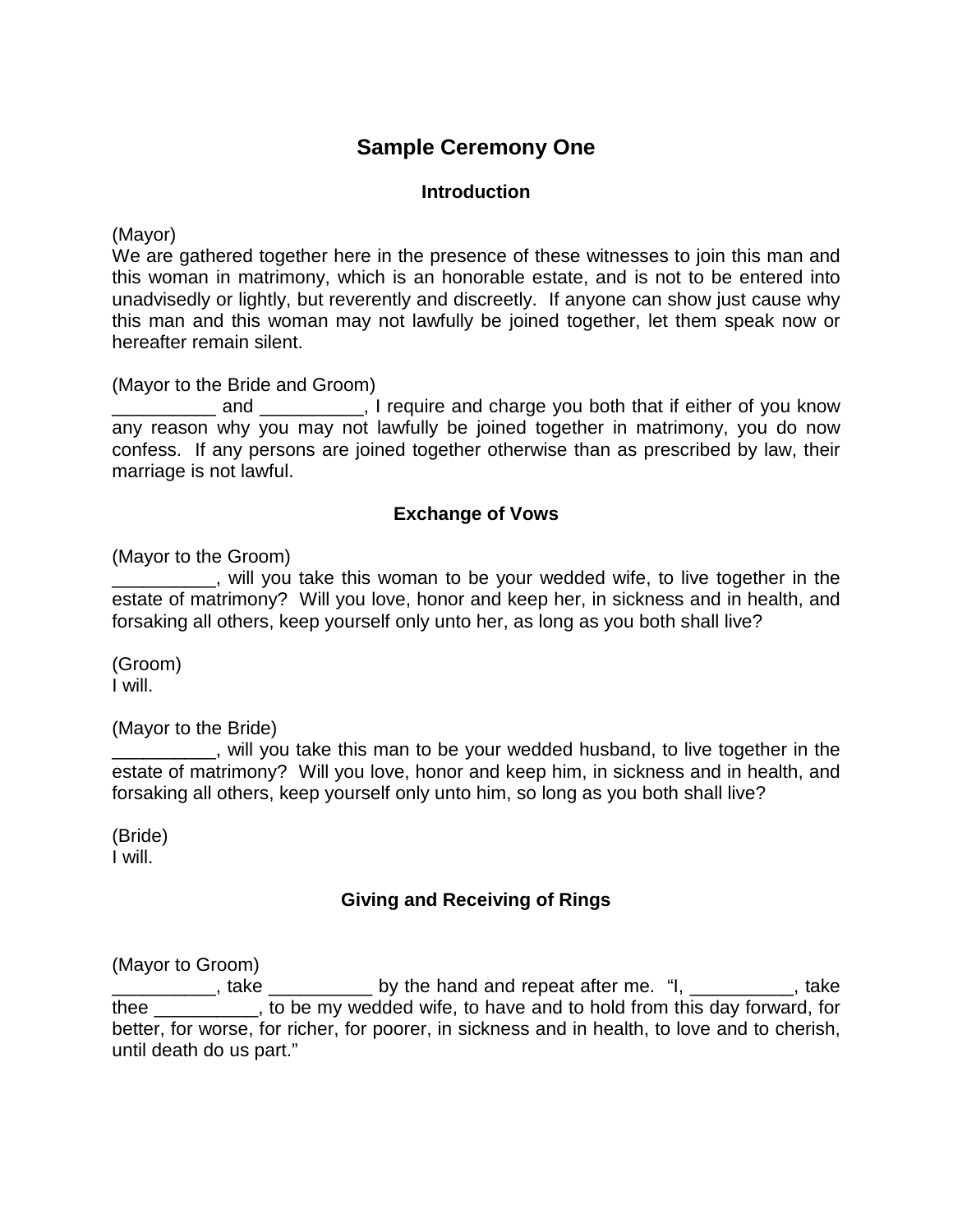(Mayor to the Bride)

**\_\_\_\_\_\_\_\_\_**, repeat after me. "I, \_\_\_\_\_\_\_\_\_\_, take thee \_\_\_\_\_\_\_\_\_, to be my wedded husband, to have and to hold from this day forward, for better, for worse, for richer, for poorer, in sickness and in health, to love and to cherish, until death do us part."

#### (Mayor)

For as much as \_\_\_\_\_\_\_\_\_\_\_ and \_\_\_\_\_\_\_\_\_\_\_ have consented together in wedlock and have witnessed the same before this company, and thereto have given and pledged their troth, each to the other, and have declared the same by joining hands.

Now, by the authority vested in me by the laws of the State of Michigan and the office of Mayor, I now pronounce you husband and wife and extend to you my best wishes for a successful and happy married life together.

Ladies and gentlemen, may I present Mr. and Mrs. \_\_\_\_\_\_\_\_\_\_\_.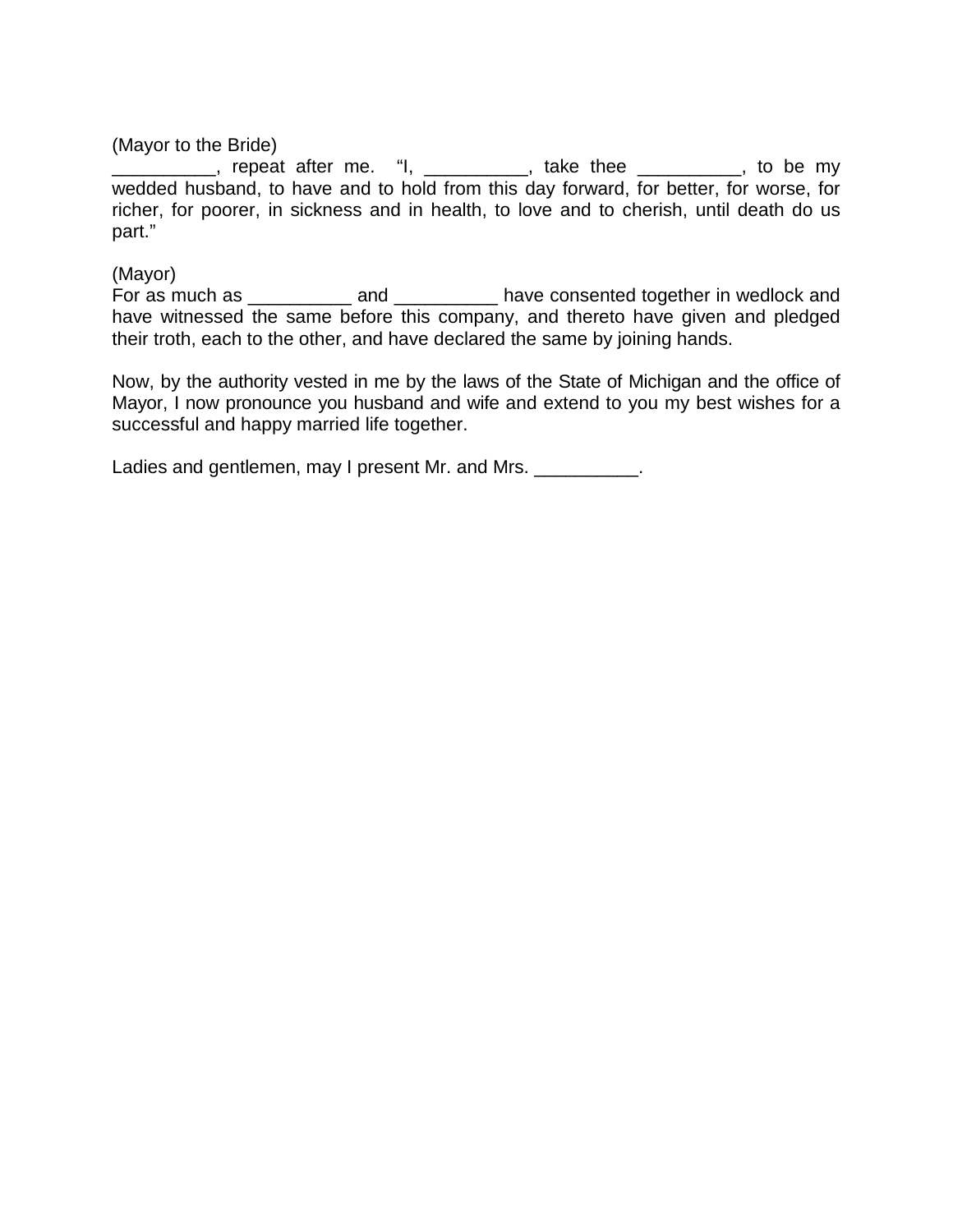## **Sample Ceremony Two**

## **Explanation of Marriage**

You are about to enter into a union which is most serious. It is most serious because it will bind you together for life in a relationship so close and intimate that it will profoundly influence your whole future. That future, with its hopes and disappointments, its successes and its failures, its pleasures and its pains, its joys and its sorrows, is hidden from your eyes. You know that these elements are mingled in every life, and are to be expected in your own. And so, not knowing what is before you, you take each other for better or for worse, for richer or poorer, in sickness and in health.

Truly, then, these words are most serious. It is a beautiful tribute to your loving faith in each other that, recognizing their importance, you are nevertheless so willing and ready to pronounce them. And because the words involve such solemn obligations, it is most fitting that you rest the security of your wedded life upon the great principle of selfsacrifice. And so you begin your married life by the voluntary and complete surrender of your individual lives in the interest of that deeper and wider life which you two have in common. Henceforth, you will belong entirely to each other; you will be one in mind, one in heart and one in affection.

No greater blessing can come to your married life than pure matrimonial love, loyal and true to the end. May then this love with which you join your hands and hearts today never fail, but grow deeper and stronger as the years go on. And if true love and unselfish spirit of sacrifice guide your every action, you can expect the greatest measure of earthly happiness that may be allotted to each of you.

### **Exchange of Vows**

| (Mayor to the Groom) |                 |                     |
|----------------------|-----------------|---------------------|
| Do you,              | take this woman | , to be your lawful |
| wedded wife?         |                 |                     |
|                      |                 |                     |

(Groom) I, \_\_\_\_\_\_\_\_\_\_\_\_\_\_\_\_\_\_\_, take thee, \_\_\_\_\_\_\_\_\_\_\_\_\_\_\_\_\_\_, for my lawful wife, to love, honor and keep you as a faithful husband is bound to do, in health and in sickness, in prosperity and adversity, and forsaking all others, keep myself only unto you.

| (Mayor to the Bride) |               |                          |
|----------------------|---------------|--------------------------|
| Do you,              | take this man | to be your lawful wedded |
| husband?             |               |                          |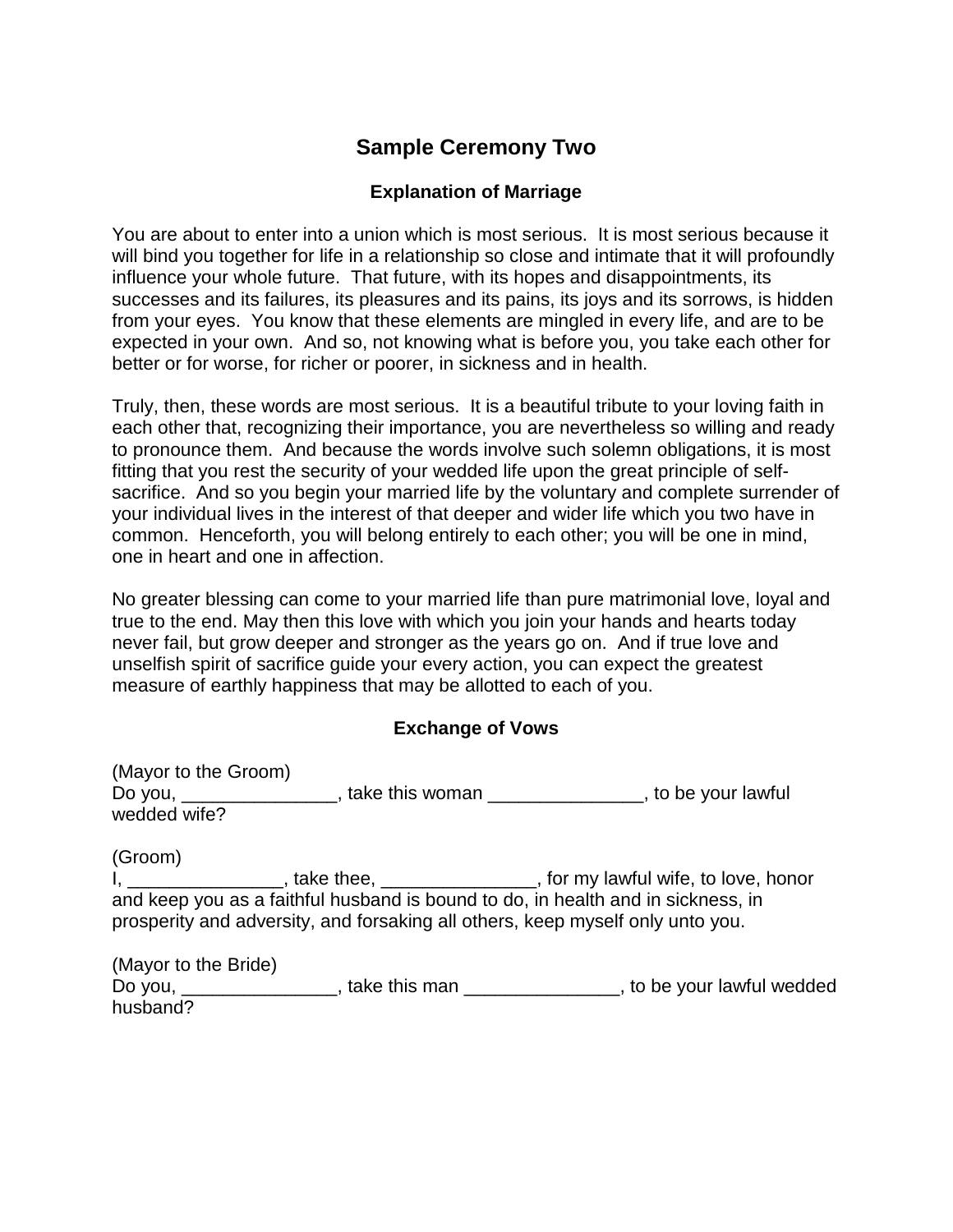(Bride)

I, \_\_\_\_\_\_\_\_\_\_\_\_\_\_\_\_\_, take thee, \_\_\_\_\_\_\_\_\_\_\_\_\_\_\_\_, for my lawful husband, to love, honor and keep you as a faithful wife is bound to do, in health and in sickness, in prosperity and adversity, and forsaking all others, keep myself only unto you.

### **Giving and Receiving of Rings**

(Groom) With this ring I thee wed, and pledge my faith.

(Bride)

With this ring I thee wed, and pledge my faith.

### **Conclusion**

(Mayor) For as much as **For as and For as much as have consented to live** together in wedlock, and having declared their intentions before these witnesses and no legal impediments having been shown, by the authority vested in me by the laws of the State of Michigan and the office of Mayor, I now pronounce you husband and wife.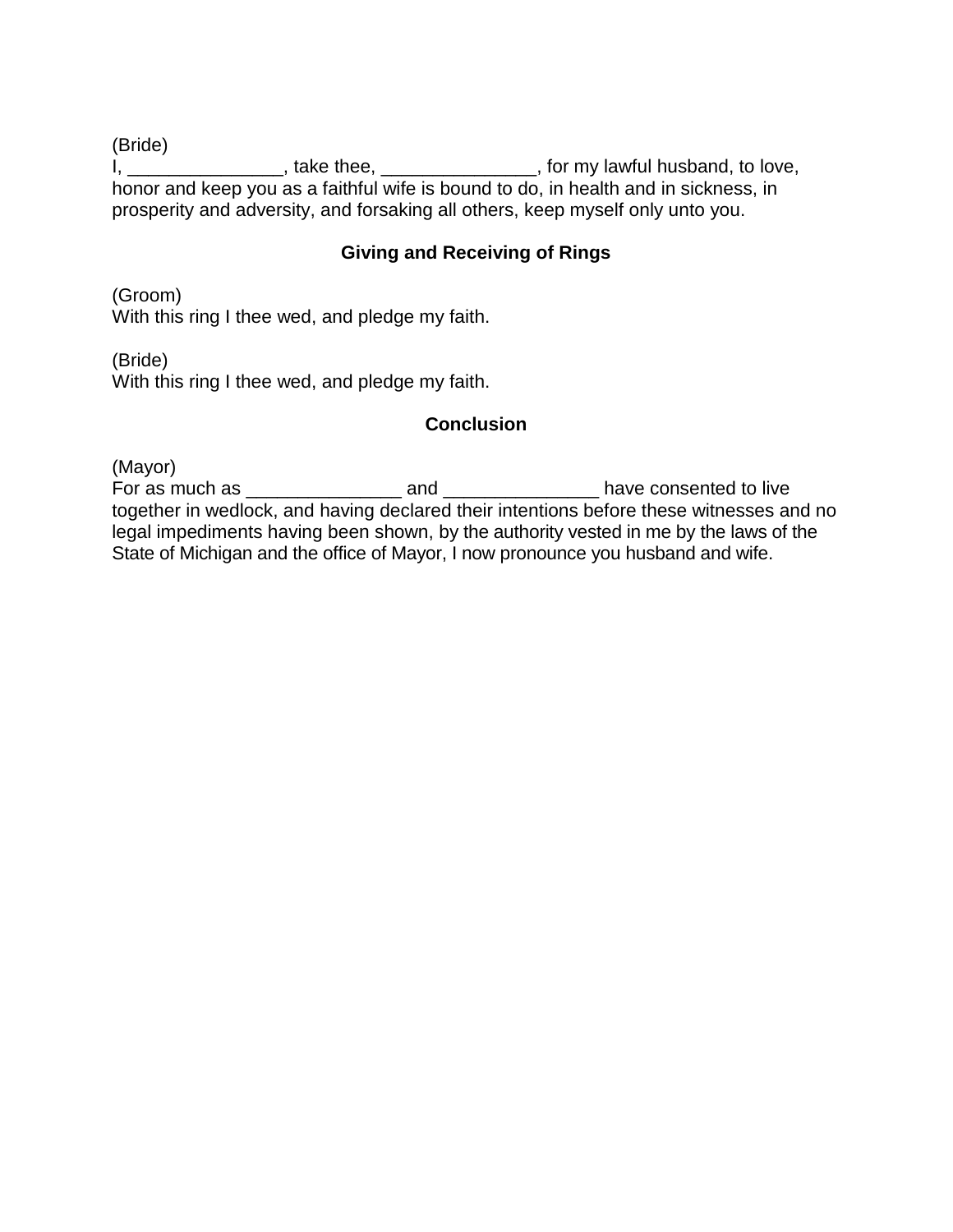## **Sample Ceremony Three**

#### **Welcome**

#### *(Mayor)*

We have gathered together here at this time to share in the joy and love of  $\Box$  and **\_\_\_\_\_.** Each of you has given something of yourself to help them become what they are, and each of you will have opportunities to give more to them to nurture their new relationship. May the love and affection that has brought them to this point continue to be a blessing to them. Please join in the celebration of this special event.

#### **Explanation of Marriage and Declaration of Consents**

#### *(Mayor)*

The marriage contract is the most cherished contract in our society because it forms the basis for our social structure. This solemn agreement between \_\_\_\_ and \_\_\_\_ has permanent legal standing, and we are serving as witnesses to it. By means of this ceremony, \_\_\_\_\_\_\_ and \_\_\_\_\_\_\_ will become united in a special new way. To this moment they bring the fullness of their hearts to share with one another; they bring the dreams which bind them together in spirit; they bring their individuality, which will be preserved, but out of which will emerge their life together.

#### *(Mayor to the Bride)*

\_\_\_\_\_\_, will you have this man to be your husband, to live together with him in the covenant of marriage? Will you love him, comfort him, honor and keep him, in sickness and in health, and, forsaking all others, be faithful to him as long as you both shall live?

*(Bride)* I will.

#### *(Mayor to the Groom)*

\_\_\_\_\_\_, will you have this woman to be your wife, to live together with her in the covenant of marriage? Will you love her, comfort her, honor and keep her, in sickness and in health, and, forsaking all others, be faithful to her as long as you both shall live?

*(Groom)* I will.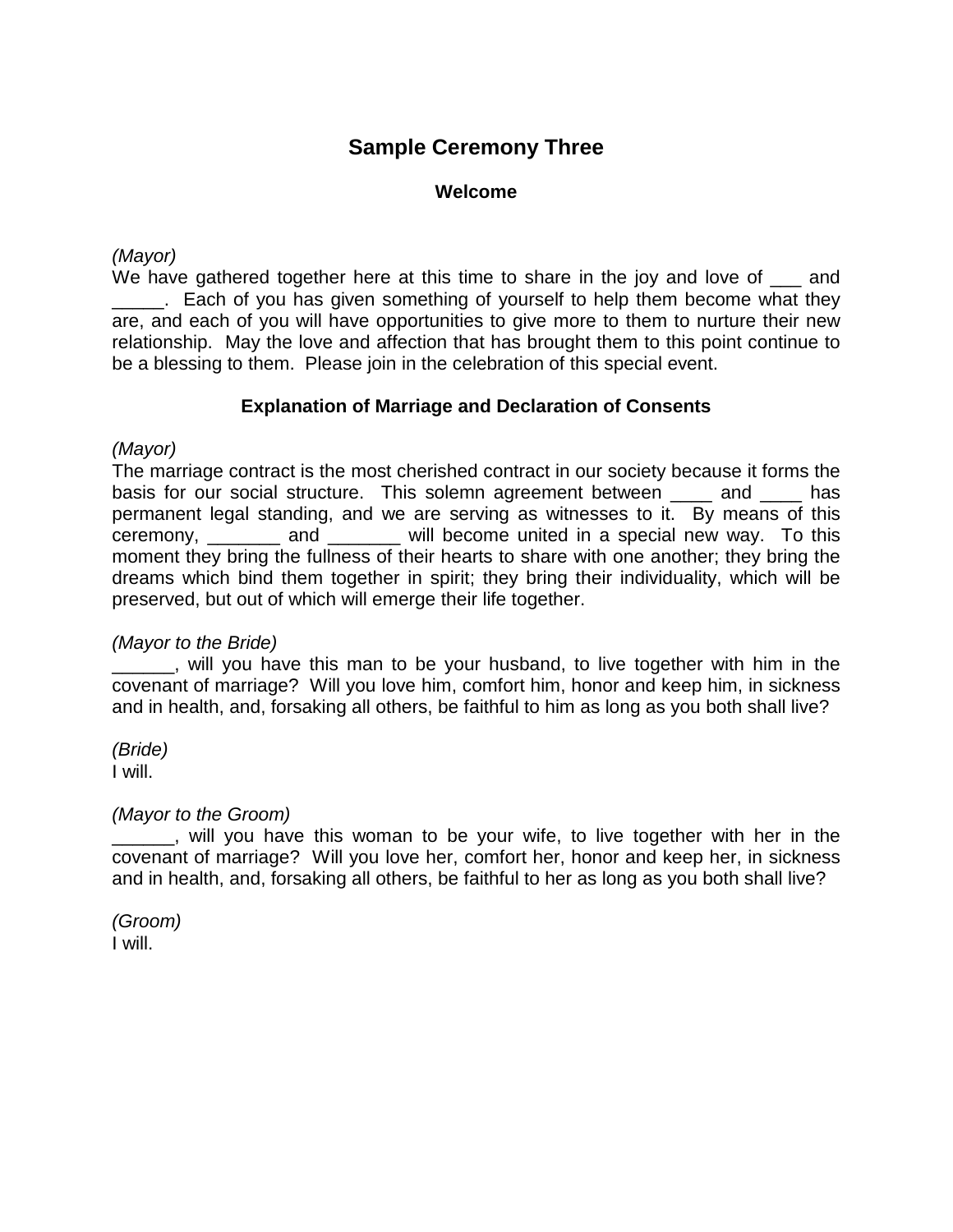## **Giving and Receiving of Rings**

*(Mayor)* Each of you brings now a symbol of your love for each other. *(presentation of rings by the attendants)*

These rings shall forevermore be a symbol of the love you have declared and the vows you have exchanged. The unbroken circles of these rings represent the special faithfulness that you have pledged to each other.

*(Bride, after placing the ring on the Groom's finger:)*

I give you this ring as a symbol of my vow, and with all that I am, and all that I have, I honor you.

*(Groom, after placing the ring on the Bride's finger:)*

\_\_\_\_\_\_\_\_\_\_, I give you this ring as a symbol of my vow, and with all that I am, and all that I have, I honor you.

### **Conclusion**

*(Mayor*)

Now that \_\_\_\_\_\_\_\_ and \_\_\_\_\_\_\_\_ have given themselves to each other by solemn vows, with the joining of hands and the giving and receiving of rings, and with you as witnesses, by the authority vested in me by the laws of the State of Michigan and the office of Mayor, I now pronounce you husband and wife. *(The couple may embrace.)*

May all of us present today remember what we have seen and witnessed. May each of us do everything within our power to support and strengthen and  $\Box$ as they journey together the road of life.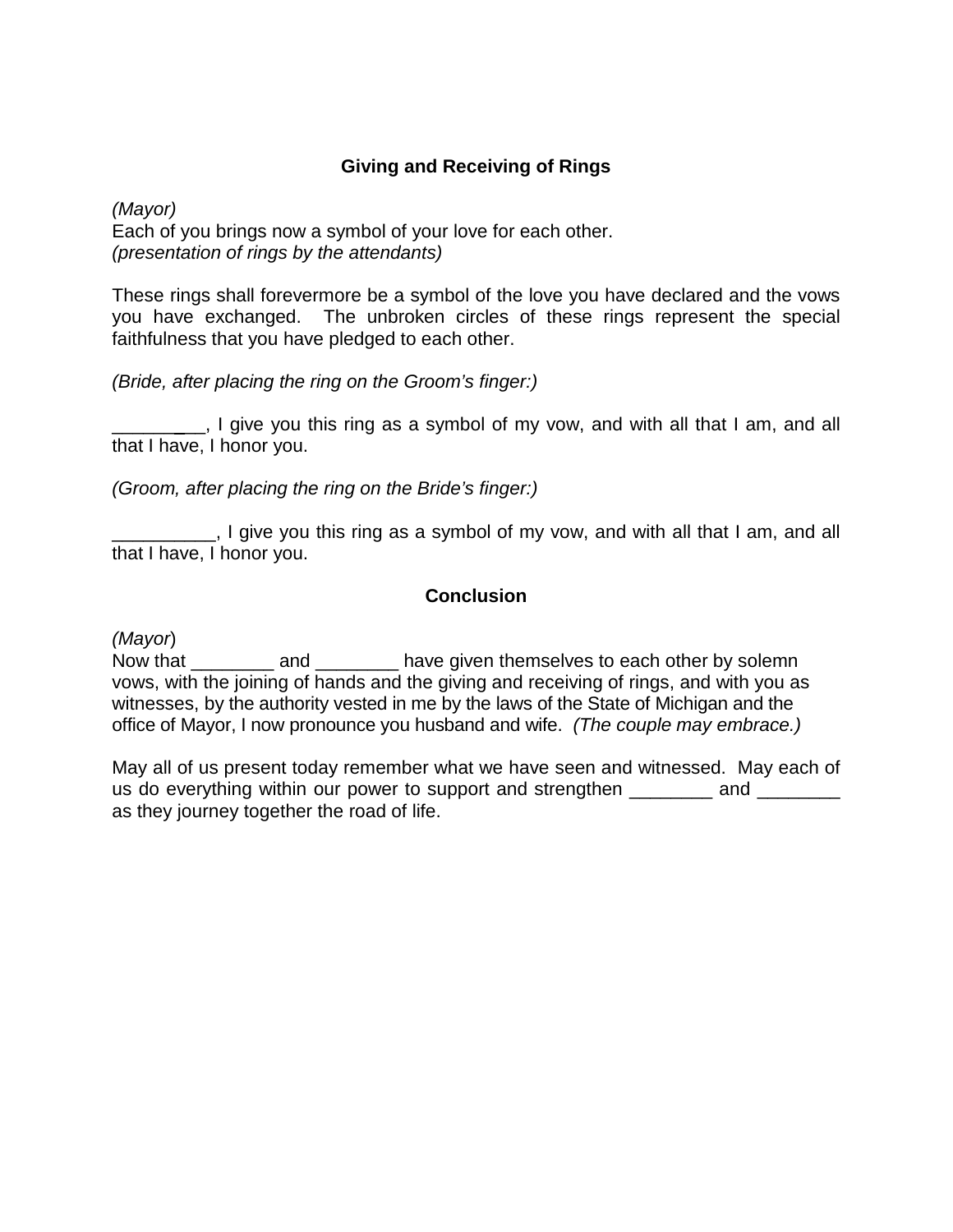## **Sample Ceremony Four**

## **Exchange of Vows**

*(Mayor to the Groom)*

will you have this woman to be your wife, and will you promise your faithfulness to her, in all love and honor, in all duty and service, and in all faith and tenderness, to live with her, and cherish her, according to the bonds of marriage?

*(Groom)* I will.

*(Mayor to the Bride)*

\_\_\_\_\_\_\_\_\_\_\_\_\_\_\_, will you have this man to be your husband, and will you promise your faithfulness to him, in all love and honor, in all duty and service, and in all faith and tenderness, to live with him, and cherish him, according to the bonds of marriage?

*(Bride)* I will.

## **Giving and Receiving of Rings**

*(Mayor to the Groom)* Repeat after me:

 $I_{\rm H}$ ,  $I_{\rm H}$  is the cream, repeat and the medded wife; and I is to be my wedded wife; and I promise to be your faithful husband, in plenty and in want, in joy and in sorrow, in sickness and in health, as long as we both shall live. This ring I give to you in token and pledge of our constant faith and abiding love.

*(Mayor to the Bride)* Repeat after me:

I, \_\_\_\_\_\_\_\_\_\_\_\_\_\_\_\_\_, take you, \_\_\_\_\_\_\_\_\_\_\_\_\_\_\_\_\_, to be my wedded husband, and I promise to be your faithful wife, in plenty and in want, in joy and in sorrow, in sickness and in health, as long as we both shall live. This ring I give to you in token and pledge of our constant faith and abiding love.

### **Conclusion**

*(Mayor)*

By the authority vested in me by the laws of the State of Michigan and the office of Mayor, I now pronounce you husband and wife.

You may embrace.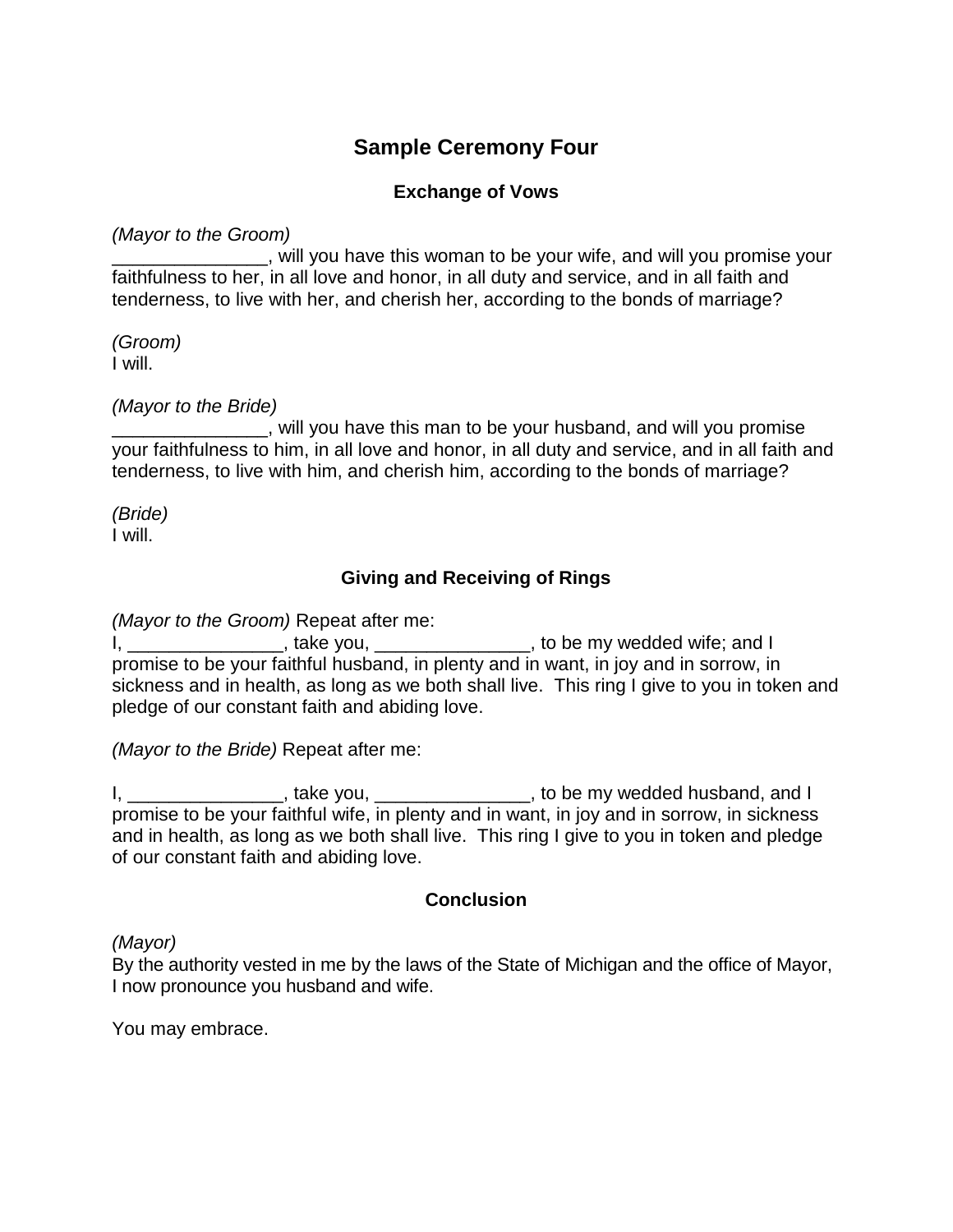## **Sample Ceremony Five**

We are gathered here in the sight of God and the presence of these witnesses to join together this man and this woman in Holy Matrimony, which is an honorable estate and is not to be entered into lightly or inadvisably, but reverently and discreetly.

\_\_\_\_\_\_\_\_\_\_\_\_\_\_\_ and \_\_\_\_\_\_\_\_\_\_\_\_\_\_\_, have you come here freely and without reservation to give yourself to each other in marriage?

I require and charge you both to remember that love and loyalty alone will prevail as the foundation of a happy and enduring home, which will be full of joy and will abide in peace.

**\_\_\_\_\_\_\_\_**, will you have this woman **\_\_\_\_\_\_\_\_\_\_\_\_\_\_\_\_\_\_\_\_** to be thy wedded wife, to live together in the estate of matrimony? Will you love her, honor her, and keep her in sickness and in health and forsaking all others so long as you both shall live?

\_\_\_\_\_\_\_\_\_\_\_\_\_\_\_, will you have this man \_\_\_\_\_\_\_\_\_\_\_\_\_\_\_ to be thy wedded husband, to live together in the estimate of matrimony? Will you love him, honor him, and keep him in sickness and in health and forsaking all others so long as you both shall live?

I, \_\_\_\_\_\_\_\_\_\_\_\_\_\_\_\_, take you \_\_\_\_\_\_\_\_\_\_\_\_\_\_\_\_\_, to be my wedded wife, to have and to hold from this day forward, for better, for worse, for richer, for poorer, in sickness and in health, to love and to cherish 'til death do us part.

I, \_\_\_\_\_\_\_\_\_\_\_\_\_\_\_\_\_\_, take you \_\_\_\_\_\_\_\_\_\_\_\_\_\_\_\_\_\_\_, to be my wedded husband, to have and to hold from this day forward, for better, for worse, for richer, for poorer, in sickness and in health, to love and to cherish 'til death do us part.

"In token and in pledge of the vow between us given, I thee wed."

By the authority vested in me by the laws of the State of Michigan and the office of Mayor, I now pronounce you husband and wife.